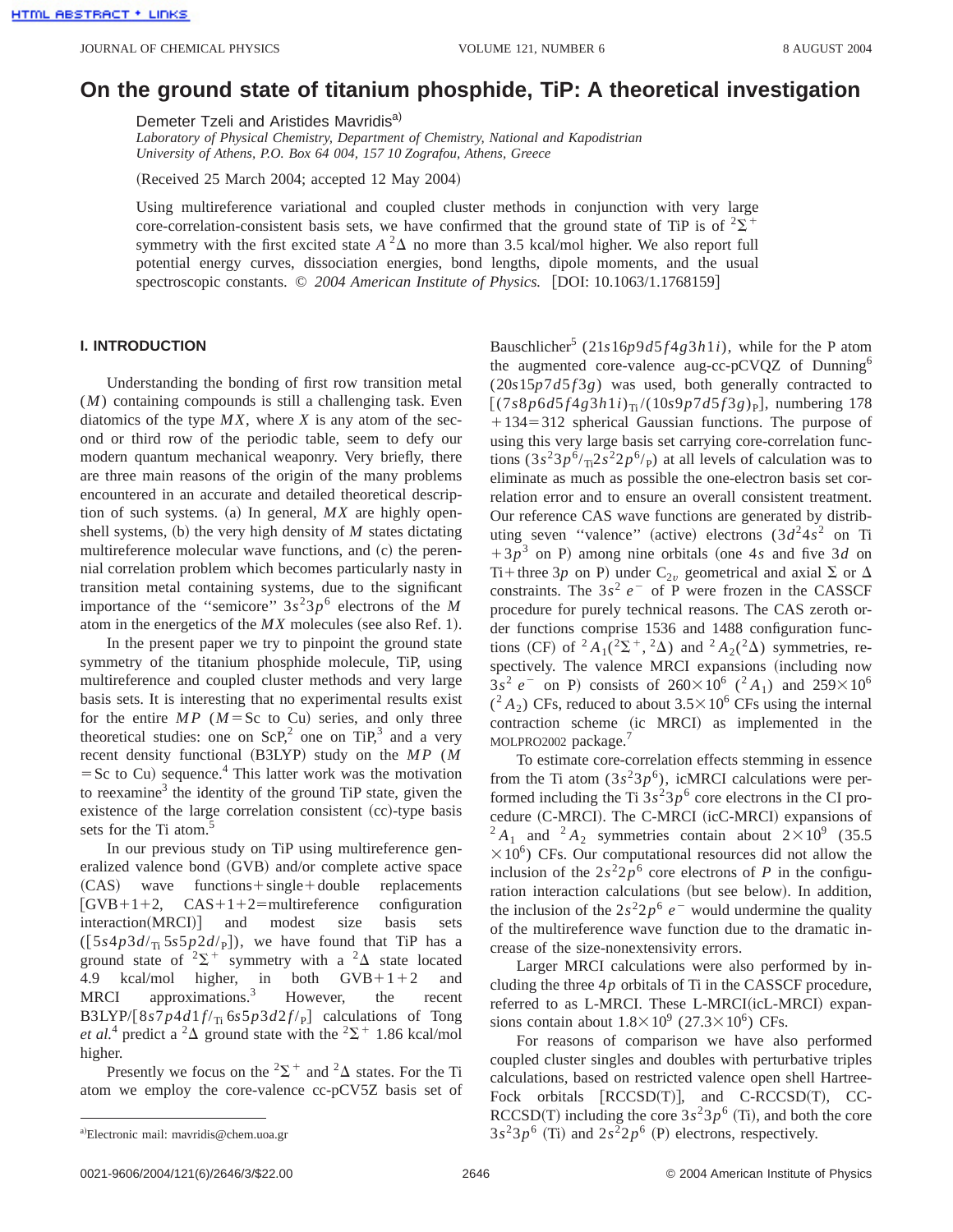TABLE I. Absolute energies *E* (hartree), bond lengths  $r_e$  (Å), binding energies  $D_e$  (kcal/mol), harmonic frequencies, and anharmonic corrections  $\omega_e$ ,  $\omega_e x_e$ (cm<sup>-1</sup>), rotational vibrational couplings  $\alpha_e$  (cm<sup>-1</sup>), centrifugal distortions  $\overline{D}_e$  (cm<sup>-1</sup>), Mulliken charges on Ti  $q_T$ , dipole moments  $\mu$  (D), and energy differences  $T_e$  (kcal/mol) of the TiP molecule. Literature results are also included.

| Methods                        | $-E$        | $r_{\rm e}$ | $D_e$ | $\omega_{\rm e}$ | $\omega_{e}X_{e}$ | $\alpha_{\rm e} (10^{-3})$ | $\bar{D}_e(10^{-7})$ | $+ \, {\rm q}_{\rm Ti}$ | $\langle \mu \rangle^{\rm a}$ | $\mu_{\text{FF}}^{~~\text{b}}$ | $T_{\rm e}$ |
|--------------------------------|-------------|-------------|-------|------------------|-------------------|----------------------------|----------------------|-------------------------|-------------------------------|--------------------------------|-------------|
|                                |             |             |       |                  |                   | $X$ $^2\Sigma$ $^+$        |                      |                         |                               |                                |             |
| CASSCF <sup>c</sup>            | 1189.18524  | 2.144       | 39.0  | 471.4            | 3.45              | 1.33                       | 1.33                 | 0.40                    | 3.41                          | 3.72                           | 0.0         |
| <b>MRCI</b>                    | 1189.36870  | 2.118       | 59.9  | 508.8            | 2.64              | 1.11                       | 1.23                 | 0.44                    | 3.79                          | 4.71                           | 0.0         |
| $MRCI+Qd$                      | 1189.3877   | 2.119       | 61    |                  |                   |                            |                      |                         |                               |                                | 0.0         |
| ACPF <sup>e</sup>              | 1189.38479  | 2.119       | 60.0  | 509.1            | 2.62              | 1.11                       | 1.22                 | 0.43                    | 4.09                          | 4.70                           | 0.0         |
| $\mbox{L-CASSCF}^{\mbox{c,f}}$ | 1189.21259  | 2.144       | 36.3  | 459.9            | 1.45              | 1.31                       | 1.40                 | 0.42                    | 4.10                          | 4.05                           | 0.0         |
| L-MRCI <sup>f</sup>            | 1189.37658  | 2.120       | 59.3  | 498.6            | 2.60              | 1.22                       | 1.28                 | 0.45                    | 4.21                          | 4.63                           | 0.0         |
| L-MRCI+ $Q^{d,f}$              | 1189.3929   | 2.117       | 63    |                  |                   |                            |                      |                         |                               |                                | 0.0         |
| C-MRCI <sup>g</sup>            | 1189.691 60 | 2.097       | 63.0  | 521.6            | 3.25              | 1.19                       | 1.24                 | 0.43                    | 3.46                          | 4.85                           | 0.0         |
| C-MRCI+ $Q^{d,g}$              | 1189.7533   | 2.095       | 67    |                  |                   |                            |                      |                         |                               |                                | 0.0         |
| RCCSD(T)                       | 1189.38602  | 2.100       | 59.3  | 525.8            | 3.06              | 1.11                       | 1.22                 |                         |                               | 4.79                           | 0.0         |
| $C$ -RCCSD $(T)^g$             | 1189.76292  | 2.074       | 65.0  | 540.1            | 3.43              | 1.12                       | 1.24                 |                         |                               | 4.64                           | 0.0         |
| $CC-RCCSD(T)h$                 | 1190.088 60 | 2.070       | 65.6  | 541.3            | 3.56              | 1.10                       | 1.25                 |                         |                               | 4.60                           | 0.0         |
| <b>MRCI</b> <sup>i</sup>       | 1189.23433  | 2.158       | 47    | 465              |                   |                            |                      | 0.48                    | 4.4                           |                                | 0.0         |
| B3LYP                          |             | 2.078       | 59.7  | 483              |                   |                            |                      |                         | 4.55                          |                                | 0.0         |
|                                |             |             |       |                  |                   | $A^2\Delta$                |                      |                         |                               |                                |             |
| CASSCF <sup>c</sup>            | 1189.17451  | 2.212       | 31.1  | 437.1            | 2.19              | 1.09                       | 1.28                 | 0.52                    | 5.89                          | 5.75                           | 6.73        |
| <b>MRCI</b>                    | 1189.36180  | 2.176       | 54.6  | 473.9            | 2.00              | 0.984                      | 1.21                 | 0.51                    | 6.21                          | 6.93                           | 4.33        |
| MRCI+ $Q^d$                    | 1189.3819   | 2.178       | 56    |                  |                   |                            |                      |                         |                               |                                | 3.6         |
| ACPF <sup>e</sup>              | 1189.378 68 | 2.178       | 55.1  | 471.1            | 2.09              | 0.980                      | 1.22                 | 0.47                    | 6.17                          | 7.04                           | 3.83        |
| L-CASSCF <sup>c,f</sup>        | 1189.19994  | 2.206       | 27.2  | 400.7            | 7.14              | 2.44                       | 1.54                 | 0.57                    | 7.21                          | 7.24                           | 7.93        |
| L-MRCI <sup>f</sup>            | 1189.36971  | 2.183       | 54.0  | 460.5            | 0.27              | 0.813                      | 1.25                 | 0.52                    | 6.88                          | 6.75                           | 4.31        |
| L-MRCI+ $Q^{d,f}$              | 1189.3872   | 2.182       | 59    |                  |                   |                            |                      |                         |                               |                                | 3.5         |
| $C-MRCIg$                      | 1189.685 22 | 2.150       | 58.7  | 491.1            | 1.87              | 0.967                      | 1.21                 | 0.51                    | 5.91                          | 6.97                           | 4.00        |
| C-MRCI+ $Q^{d,g}$              | 1189.7480   | 2.148       | 64    |                  |                   |                            |                      |                         |                               |                                | 3.3         |
| RCCSD(T)                       | 1189.38125  | 2.168       | 54.8  | 478.6            | 3.00              | 1.12                       | 1.21                 |                         |                               | 6.93                           | 3.00        |
| $C$ -RCCSD $(T)^g$             | 1189.75884  | 2.139       | 58.8  | 502.7            | 2.74              | 1.05                       | 1.19                 |                         |                               | 6.61                           | 2.56        |
| $CC-RCCSD(T)h$                 | 1190.084 30 | 2.135       | 59.20 | 505.1            | 4.76              | 0.961                      | 1.19                 |                         |                               | 6.62                           | 2.69        |
| <b>MRCI</b> <sup>i</sup>       | 1189.226 59 | 2.217       | 42    | 434              |                   |                            |                      | 0.45                    | 7.2                           |                                | 4.86        |
| B3LYP                          |             | 2.139       | 61.6  | 454              |                   |                            |                      | 0.49                    | 6.35                          |                                | $-1.85$     |

<sup>a</sup>Dipole moments obtained as expectation values.

 $b$ Dipole moments obtained by the finite-field approach.

<sup>c</sup>State averaged over the two states.

 $d+Q$  refers to the multireference Davidson correction.

<sup>e</sup> Averaged coupled pair functional, Ref. 10.

For both states,  ${}^{2}\Sigma^{+}$  and  ${}^{2}\Delta$ , we have constructed MRCI potential energy curves reporting total energies, bond distances, dissociation energies, usual spectroscopic parameters, and dipole moments. The latter have been obtained either as expectation values  $(\langle \mu \rangle)$ , or using the finite-field approach  $(\mu_{\text{FF}})$ , applying electric fields of about  $10^{-4}$  a.u. along both directions of the internuclear axis and taking the average value.

## **II. RESULTS AND DISCUSSION**

Table I lists our numerical results, while MRCI potential curves of the  $2\Sigma^+$  and  $2\Delta$  states are depicted in Fig. 1. A glance in Table I and Fig. 1 confirms that the ground state of TiP is of  $2\Sigma^+$  symmetry in accord with our previous inference,3 and at variance with the DFT-B3LYP results of Tong *et al.*<sup>4</sup>

Let us examine now the character of the  $X^2\Sigma^+$  and  $A^2\Delta$ wave functions. The dominant equilibrium CASSCF configurations and atomic Mulliken distributions  $(Ti/P)$  are

 ${}^{\text{f}}$ Active space enlarged by the three  $4p$  orbitals of Ti, see text. <sup>g</sup>The  $3s^23p^6$  core  $e^-$  of Ti are included in the CI procedure. <sup>h</sup>The Ti  $3s^23p^6$  and P  $2s^22p^6$  core electrons are included. Reference 3.

Reference 4.

$$
|X^2\Sigma^+\rangle_{A_1} \approx (\sim |1\sigma^2[(0.83)2\sigma^23\sigma^1
$$
  
  $+(0.24)2\sigma^13\sigma^2]1\pi_x^21\pi_y^2$ 

$$
4s^{0.90}4p_x^{0.18}3d_{x^2}^{0.77}3d_{xz}^{0.81}4p_x^{0.05}3d_{yz}^{0.81}4p_y^{0.05}3d_{x^2-y^2}^{0.02}
$$
  

$$
\times 3d_{xy}^{0.02}/3s^{1.95}3p_x^{1.19}3p_x^{1.10}3p_y^{1.10},
$$

$$
|A^2\Delta\rangle_{A_1 + A_2} \approx (\sim 0.88 | 1/\sqrt{2} (1 \sigma^2 2 \sigma^2 1 \pi_x^2 1 \pi_y^2)
$$
  
 
$$
\times (1 \delta_+^1 + 1 \delta_-^1)),
$$

$$
\begin{aligned} &4s^{0.68}4p^{0.07}_z3d^{0.27}_{z^2}3d^{0.69}_{xz}4p^{0.04}_x3d^{0.69}_{yz}4p^{0.04}_y\\&\times(3d_{x^2-y^2}3d_{xy})^{1.00}/3s^{1.93}3p^{1.05}_z3p^{1.24}_x3p^{1.24}_y. \end{aligned}
$$

Note that our orbital notation refers only to the nine valence electrons, i.e., we do not count the eight  $\sigma$  and six  $\pi$  doubly occupied ''internal'' orbitals. Pictorially, and consistent with